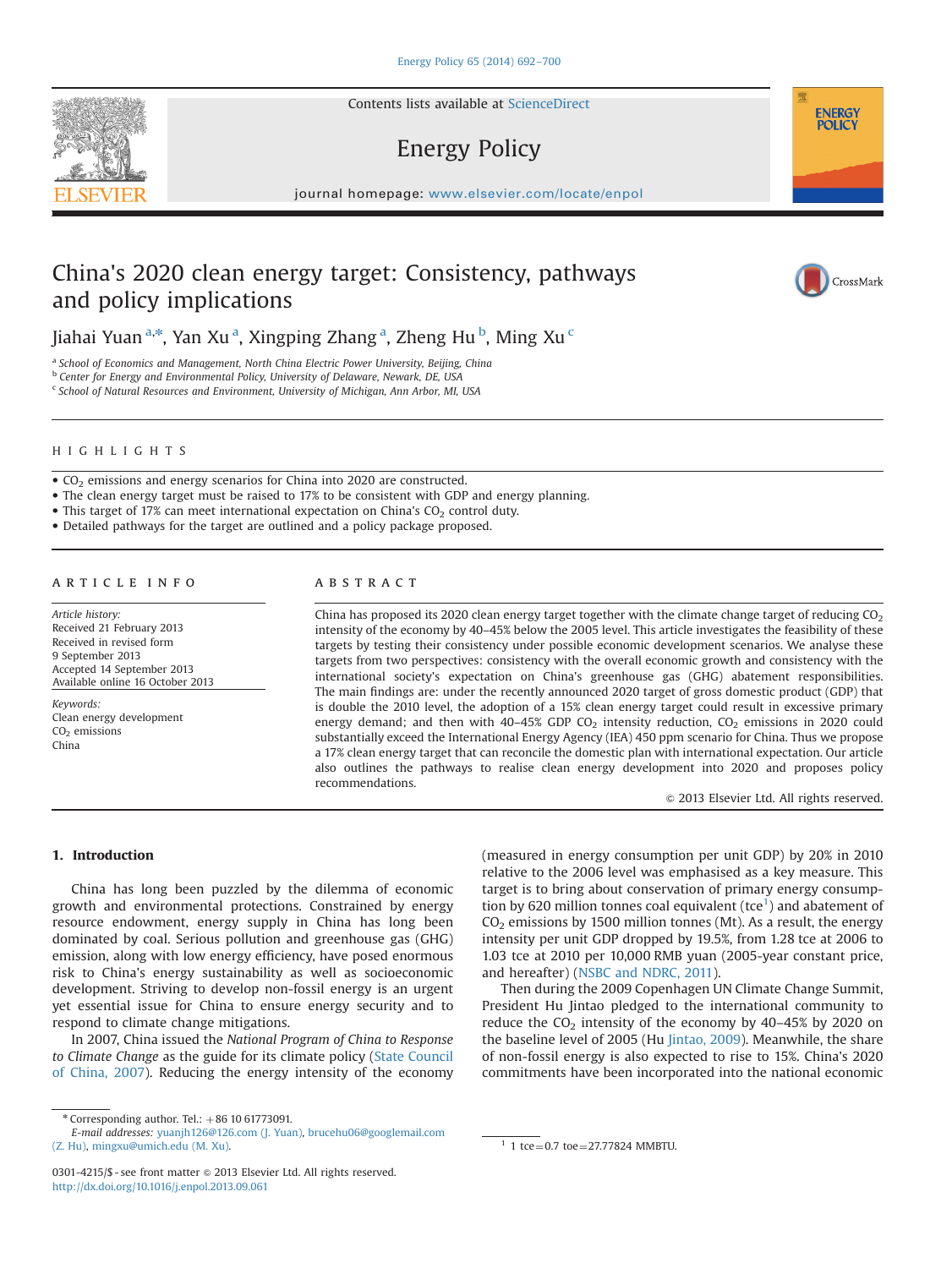and social development plan as two binding indices, following with statistic measurements ([State Council of China, 2011a\)](#page-8-0).

In 2011, China issued the Work Program for Controlling GHG Emissions during the 12th Five-Year-Plan (FYP) Period [\(State Council](#page-8-0) [of China, 2011b\)](#page-8-0). The programme states explicitly the overall requirements of GHG control during 2011–2015 and adopts the target of reducing  $CO<sub>2</sub>$  intensity of the economy by 17% in 2015 below the 2010 level. Meanwhile, it adopts another binding target of achieving 11.4% of clean energy in the total primary energy supply.

The following issues can be therefore derived from China's energy policy and the international community's requirement on climate change governance: 1) Is China's clean energy and  $CO<sub>2</sub>$ intensity target consistent with its overall economic target? 2) Is China's clean energy target consistent with the international community's GHG control expectation on China? 3) What is the feasible clean energy planning for China to realise these targets? Although existing literatures have addressed the feasibility of China's energy plan and the corresponding policies extensively, answer to the preceding issues remain unclear [\(Stern and Jotzo,](#page-8-0) [2010;](#page-8-0) [Zhang, 2010;](#page-8-0) [Uwasu, Jiang and Saijo, 2010](#page-8-0); [Dai et al., 2011;](#page-8-0) [Steckel et al., 2011](#page-8-0); [He, Deng and Su, 2012\)](#page-8-0). A relevant paper by [Yuan, Hou and Xu \(2012\)](#page-8-0) discusses the feasibility of China's 2020 GDP  $CO<sub>2</sub>$  intensity target, with an emphasis on the potential of energy conservation in different sectors and power sector planning. In our article, based on the indices of China's GDP growth, energy consumption and carbon emissions, a quantitative scenario study will be presented to address the first two issues. Then consistent clean energy target and pathways will be outlined for the third issue.

The remainder of the article is structured as follows. Section 2 analyses the trajectory of economic growth, energy consumption and  $CO<sub>2</sub>$  emissions in China. [Section 3](#page-2-0) illustrates the methodology and key assumptions. [Section 4](#page-3-0) forecasts the energy demand and  $CO<sub>2</sub>$  emissions scenarios for China in the coming decade. [Section 5](#page-4-0) proposes an alternative consistent target of clean energy share and drafts the pathways. [Section 6](#page-6-0) demonstrates policy recommendations and [Section 7](#page-7-0) presents conclusions.

## 2. The Trajectory of Economic Growth, Energy Consumption and CO<sub>2</sub> Emissions in China

#### 2.1. Economic growth

After the 1978 reform-and-open-up policy, the miracle of China's economic growth was enabled at a two-digit growth rate (Fig. 1). It sagged in 2008 due to the global financial crisis, and then quickly recovered in 2009.



Fig. 1. China's GDP growth, 1991 to 2010 (source: [NBSC, 2012\)](#page-8-0).

#### 2.2. Primary energy consumption

Energy consumption in China has increased steadily with its rapid economic growth. Primary energy consumption had increased twofold from 1037 million tce (Mtce) in 1991 to 3249 Mtce in 2010. Despite the economic downturn due to the 1997 Asian financial crisis [\(Zhang, 2003\)](#page-8-0), volume of energy consumption sharply bounced back in 2002 when China entered the phase of rapid industrialisation (Fig. 2).

#### 2.3. Primary energy structure

Fig. 3 shows an increase of non-fossil energy over primary energy during 1985–2010. The global average share of coal is 28% in the world, whilst it accounts approximately 70% of China's total primary energy consumption. It is worth mentioning that after 2003, despite a worldwide downturn, coal's share tended to increase in China until 2007. Afterwards, it declined to 68% in 2010 due to an active energy conservation policy during the 11th Five-Year Plan (FYP) period. Meanwhile, the share of oil over the primary energy source has increased annually, accounting for 19% in 2010. Similarly, the share of natural gas also increased, accounting for 4.4% in 2010. Meanwhile, non-fossil energy has experienced rapid growth under policy incentives since 1995, and the growth was largely accelerated since 2005 when China issued its legislation to promote renewable energy.

# 2.4.  $CO<sub>2</sub>$  emissions

As illustrated in [Fig. 4](#page-2-0), China is one of the biggest GHG emitters and its trajectory of  $CO<sub>2</sub>$  emissions has closely followed the trend of energy consumption. The sharp growth of  $CO<sub>2</sub>$  emissions reached and stayed at the peak since 2003 and later. This is caused by China's primary energy structure and the economic structure, which is dominated by the manufacturing industry.



Fig. 2. China's energy consumption and its growth rate, 1991 to 2010 (source: [NBSC, 2012](#page-8-0)).



Fig. 3. The structure of primary energy in China, 1985-2010 (source: [NBSC, 2012\)](#page-8-0).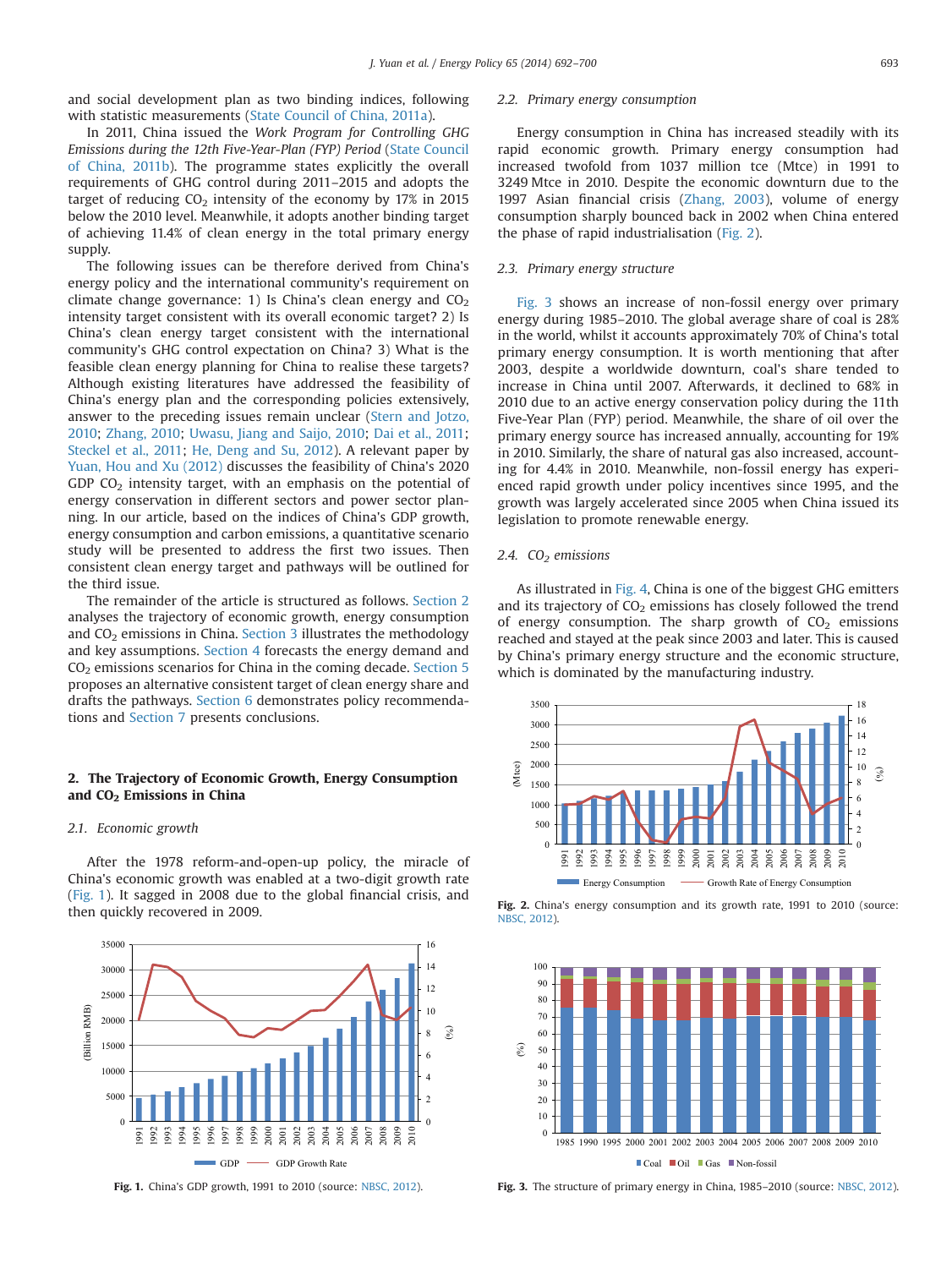<span id="page-2-0"></span>

Fig.4. China's  $CO<sub>2</sub>$  emissions and growth rate, 1990 to 2010 (source: [IEA, 2012](#page-8-0)).



Fig. 5. China's energy and  $CO<sub>2</sub>$  intensity, 1991–2010 (source: NBSC, 2011; [IEA, 2012](#page-8-0)).

## 2.5. Energy and  $CO<sub>2</sub>$  intensity

Besides a lack of technology innovations, the high share of the manufacturing sector in the total economy, low value-added of the economic output and international transfer of energy and resource-intensive industry to China are summarised as the key factors of China's high energy intensity. The energy intensity and  $CO<sub>2</sub>$  intensity can represent the overall energy efficiency and the output structure of an economy. As elaborated in Figs. 5–7, China's energy and  $CO<sub>2</sub>$  intensities declined from 1990 to 2010, and then went up following the rising of secondary and tertiary industries, especially the growth of heavy industries and the construction sector.

## 3. Methodology and Assumptions of the Study

## 3.1. Methodology

Given economic growth and  $CO<sub>2</sub>$  intensity target,  $CO<sub>2</sub>$  emissions can be expressed as Eq. (1):

$$
Carbon emission = GDP*GDP Carbon intensity
$$
 (1)

Eq.  $(1)$  can be rewritten as Eq.  $(2)$ :

GDP CO2 intensity = 
$$
\frac{CO2 \text{ emission}}{GDP} = \frac{\text{primary energy consumption}}{GDP}
$$

$$
\times \frac{CO2 \text{ emission}}{\text{primary energy consumption}}
$$

$$
= GDP \text{ energy intensity}
$$

$$
\times CO2 \text{ emission factor of primary energy consumption}
$$

$$
energy consumption \text{energy consumption}
$$
(2)



Fig. 6. Growth rate of primary, secondary and tertiary industry in China, 1991 to 2010 (source: NBSC, 2011).



Fig. 7. Growth rate of heavy industry, construction sector and GDP in China, 1991-2010 (source: NBSC, 2011).

The  $CO<sub>2</sub>$  emission factor of primary energy is the weight value of the fuel emission factor as expressed in Eq. (3).

CO2 emission factor of primary energy consumption  $=$ 

 $=\sum (primary energy consumption share* fuel emission factor)$ 

 $(3)$ 

The process of scenario compilation and consistency testing is shown in [Fig. 8](#page-3-0). The year 2005 is regarded as the baseline year in order to calculate the 2020  $CO<sub>2</sub>$  intensity under a 40% or a 45% reduction target. The scenarios of  $CO<sub>2</sub>$  emissions can be obtained from the GDP growth scenarios. By comparing the scenarios with the International Energy Agency (IEA) scenario, we can test whether China's  $CO<sub>2</sub>$  intensity target is consistent with the global expectation. GDP, primary energy consumption,  $CO<sub>2</sub>$  emissions and primary energy structure data can be used to calculate the  $CO<sub>2</sub>$ intensity and emission factor of primary energy. The  $CO<sub>2</sub>$  emission factor of primary energy for 2015 and 2020 can be estimated according to adopted 2015 and 2020 targets of non-fossil energy penetration and projections of fossil fuel share (coal, oil and gas). Furthermore, GDP energy intensity for 2015 and 2020 can be calculated by Eq. (2). Primary energy demand can be calculated with the GDP scenario and GDP energy intensity. Whether China's overall GDP growth target is consistent with the  $CO<sub>2</sub>$  intensity and clean energy development targets can therefore be tested by comparing the estimated scenarios with China's officially released schemes.

#### 3.2. Key assumptions

#### 3.2.1. GDP growth

The 18th National Congress of the Communist Party of China (CPC) proposed to double the GDP and personal disposable income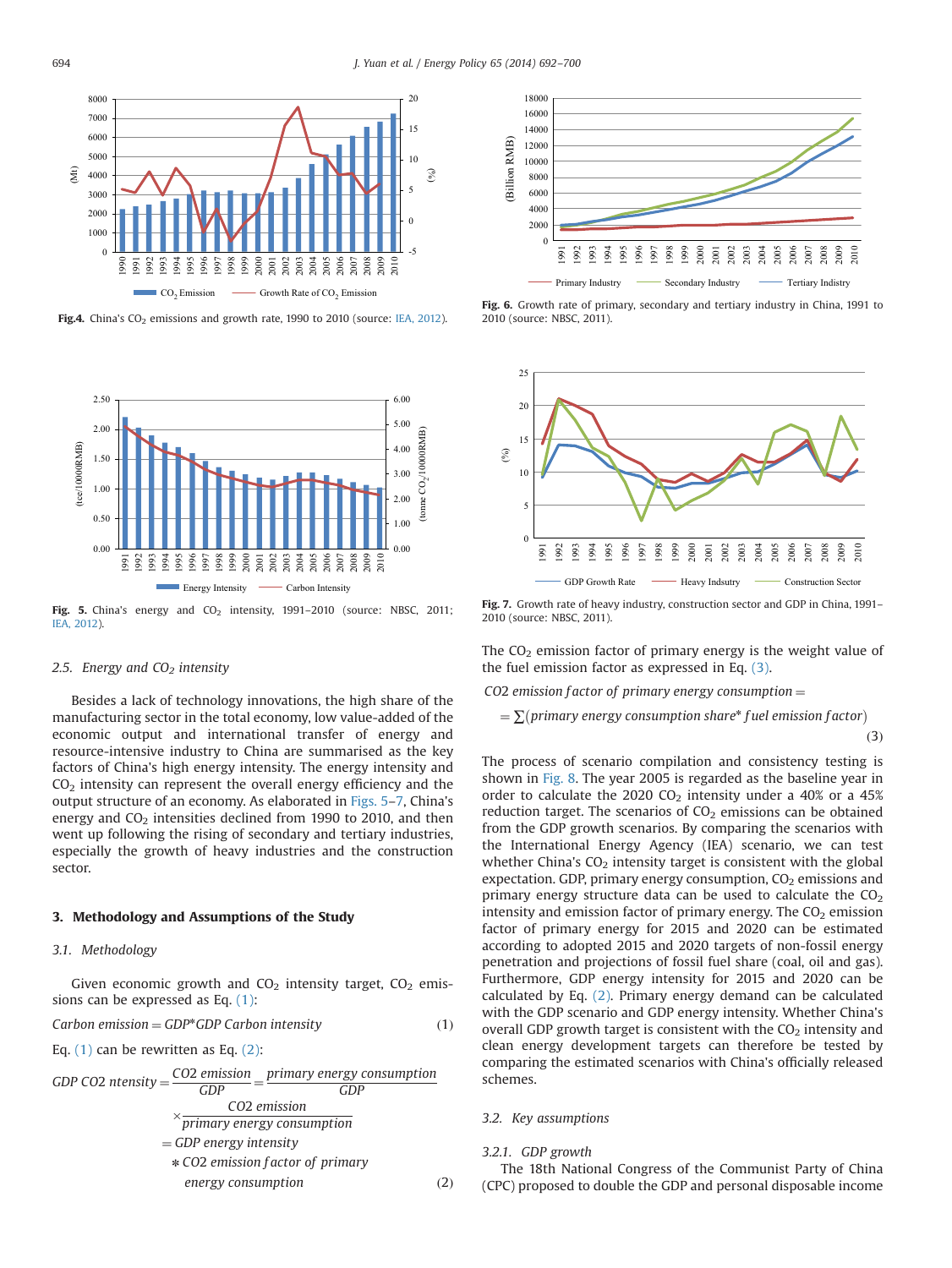<span id="page-3-0"></span>

Fig. 8. Methodology of the study.

Table 1 Assumption on GDP growth scenarios in our study.

| Scenario                       | 2010-15 annual<br>growth rate $(\%)$ | 2016-2020 annual<br>growth rate $(\%)$ | 2020/2010 growth     |  |  |
|--------------------------------|--------------------------------------|----------------------------------------|----------------------|--|--|
| High<br><b>Baseline</b><br>Low | 7.5<br>65                            | 7.0<br>6                               | 2.06<br>2.01<br>1.83 |  |  |

in 2020 based on the 2010 levels. Suppose that GDP growth will slow down during the 13th FYP (2016–2020), the economic growth target can be converted into a baseline scenario. Considering the fact that actual economic growth rates have been faster than China's official planning in the past two decades, a Highgrowth scenario with 0.5 percent point higher than the baseline during 12th FYP is compiled. On the opposite, since the global economy still suffers from the 2008 financial crisis, as well as considering the high uncertainty of China's economy, a Lowgrowth scenario with one percent point lower than the baseline is also presented (Table 1).

## 3.2.2. Compositions of primary energy supply

China's 2020 GDP  $CO<sub>2</sub>$  intensity target is based on the 2005 level while the intermediate target of 17% reduction in 2015 is based on the 2010 level. We thus need the  $CO<sub>2</sub>$  emissions factor of primary energy supply, in order to estimate primary energy demand for 2015 and 2010. [EIA \(2011\)](#page-8-0) provides fuel emissions factors of different fuel products, but due to variation in the quality of fuel, they vary in different countries and in different years. We use the official data of fossil fuel from the NSBC (2012) and fuel  $CO<sub>2</sub>$  emissions data from the [IEA \(2012\)](#page-8-0) for China during 2005– 2010 (Table 2) to estimate the factors. It is evident that deterioration of coal quality had increased the  $CO<sub>2</sub>$  emissions factor of coal

Table 2 Estimation of 2015 and 2020  $CO<sub>2</sub>$  emission factor for primary energy supply.

| Year |                         | Share over primary<br>energy $(\%)$ |                | $CO2$ emission<br>factor of<br>primary<br>energy<br>supply<br>(tonnes/tce) | CO <sub>2</sub><br>emissions<br>(Mt) | GDP CO <sub>2</sub><br>intensity<br>(tonnes/<br>10000 RMB) |
|------|-------------------------|-------------------------------------|----------------|----------------------------------------------------------------------------|--------------------------------------|------------------------------------------------------------|
|      | coal oil                |                                     | gas Non-fossil |                                                                            |                                      |                                                            |
|      | 2005 70.8 19.8 2.6      |                                     | 6.8            | 2.10                                                                       | 5103.0                               | 2.76                                                       |
| 2010 |                         | 68.0 19.0 4.4                       | 8.6            | 2.23                                                                       | 7258.5                               | 2.31                                                       |
|      | 2015 65.1 18.0 5.5 11.4 |                                     |                | 2.15                                                                       |                                      | $1.91(-17%)$                                               |
|      | 2020 60.5 17.5 7.0 15   |                                     |                | 2.04                                                                       |                                      | $1.65(-40%)$<br>$1.51(-45%)$                               |

Note: The italic data are official planning while the underlined data are estimated based on the planning and other assumptions.

during 2005–2010. Because coal supply will be constrained by the capacity limit, this condition can hardly be changed in the future. Therefore, we assume that the emissions factor of coal would not change much during the scenario period. We also assume that oil share would be slightly reduced and the share of gas would be gradually increased in the coming decade due to improvements in extraction facility and transportation systems (Table 2).

### 4. Energy Consumption and  $CO<sub>2</sub>$  Emissions Scenarios into 2020

#### 4.1. Scenario results

CO<sub>2</sub> emissions scenarios under GDP scenarios are projected in this section. Primary energy demand in 2015 and in 2020 can be calculated with available  $CO<sub>2</sub>$  emissions data and assumption on  $CO<sub>2</sub>$  emissions factor of primary energy supply ([Table 3](#page-4-0)).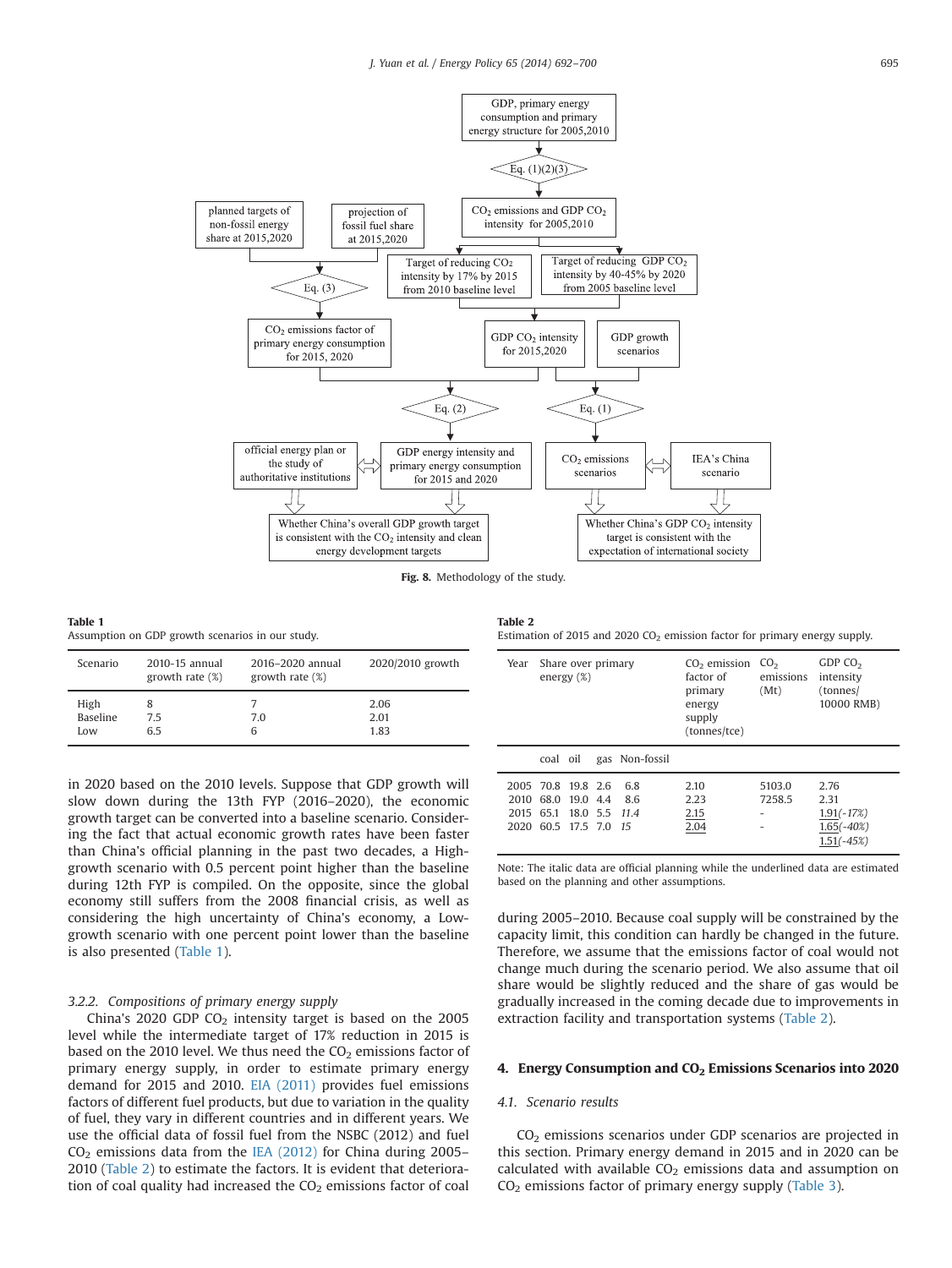# <span id="page-4-0"></span>4.2. Discussions

In the Energy Development Plan during the 12th FYP Period, the Chinese Government adopted 3800 Mtce as the 2015 target of primary energy demand [\(NDRC, 2012](#page-8-0)). Several research institutions conducted scenario analyses to forecast the target for 2020. For example, the [IEA \(2009a\)](#page-8-0) scenario ranged between 4110 and 4450 Mtce, the [EIA \(2009\)](#page-8-0) scenario ranged between 4280 and 4670 Mtce and the [ERI \(2010\)](#page-8-0) scenario ranged between 3900 and 4820 Mtce (Table 4). Considering the potential improvement in energy efficiency, the feasible energy demand in 2020 should range between 4200 and 4600 Mtce. For total  $CO<sub>2</sub>$  emissions, Chinese Government did not propose any numerical target; however, [IEA \(2009b\)](#page-8-0) proposed a 450-ppm scenario of an 8600-Mt target for China in 2020.

The projected primary energy demand in 2015 will range between 4050 and 4350 Mtce, substantially larger than 3800 Mtce. Considering that GDP growth in the first two years of the 12th FYP was much higher than the High scenario, energy demand is very likely to exceed 4300 Mtce in 2015. For 2020, energy demand at a 40% or a 45% reduction of  $CO<sub>2</sub>$  intensity is also substantially larger than the feasible range.

The projected  $CO<sub>2</sub>$  emissions scenarios are also inconsistent with international expectation regarding China's GHG responsibilities. In 2020, only the Low-growth scenario can marginally achieve the range of 8600 Mt. All other scenarios substantially exceed the upper limit. It is also worth noting that under the Government's official scheme, China's  $CO<sub>2</sub>$  emissions could reach 8600 Mt in 2015, which is 5 years ahead of IEA's prediction.

Under the Baseline or High scenario, the 15% clean energy target and  $45\%$  CO<sub>2</sub> intensity reduction cannot meet the

Table 3 China's CO<sub>2</sub> emissions and primary energy demand scenarios in 2015 and 2020.

| Year | Scenario                       | GDP<br>(Billion)<br>$RMB$ )       | CO <sub>2</sub><br>intensity<br>reduction<br>target | $CO2$ intensity of<br>the economy<br>(tonnes/10000<br>$RMB$ ) | CO <sub>2</sub><br>emissions<br>(Mt) | Primary<br>energy<br>demand<br>(Mtce) |
|------|--------------------------------|-----------------------------------|-----------------------------------------------------|---------------------------------------------------------------|--------------------------------------|---------------------------------------|
| 2015 | High<br><b>Baseline</b><br>Low | 46202.7 17%<br>45143.0<br>43082.1 |                                                     | 1.91                                                          | 8850<br>8647<br>8252                 | 4347<br>4248<br>4054                  |
| 2020 | High<br><b>Baseline</b><br>Low | 66330.0 40%<br>63315.5<br>57653.5 |                                                     | 1.65                                                          | 10986<br>10487<br>9549               | 5681<br>5423<br>4938                  |
| 2020 | High<br><b>Baseline</b><br>Low | 66330.0 45%<br>63315.5<br>57653.5 |                                                     | 1.51                                                          | 10070<br>9613<br>8753                | 5208<br>4971<br>4527                  |

#### Table 4

|  |  |  |  | Forecast of China's 2020 primary energy demand by different institutions. |
|--|--|--|--|---------------------------------------------------------------------------|

| Institution                                               | Scenario                             | Primary energy<br>demand (Mtce) |
|-----------------------------------------------------------|--------------------------------------|---------------------------------|
| International Energy Agency<br>(IEA, 2009a)               | baseline                             | 4450                            |
|                                                           | low                                  | 4110                            |
| Energy Information Administration<br>DOE, USA (EIA, 2009) | baseline                             | 4470                            |
|                                                           | High economic<br>growth              | 4670                            |
|                                                           | Low economic<br>growth               | 4280                            |
| Energy Research Institute of NDRC,<br>China (ERI, 2010)   | baseline                             | 4820                            |
|                                                           | Low carbon<br>Enhanced low<br>carbon | 4000<br>3920                    |
|                                                           |                                      |                                 |

international expectation. Although the Low scenario is marginally acceptable by international society, it does not enable double GDP growth in 2020 and is definitely politically unacceptable. Therefore, in order to ensure the GDP growth as well as control  $CO<sub>2</sub>$ emissions, a feasible way is to increase the share of clean energy substantially. Furthermore, the characteristic of coal-dominated power supply is a severe challenge for China's environmental commitments. To ensure China's energy security and sustainable economic growth, a promising solution is to develop clean energy and cut reliance on fossil energy.

# 5. Pathways for China's Clean Energy Development into 2020

## 5.1. Resource analysis

China has implemented several plans on renewable energy development (NDRC, 2007 a and b). For most of the clean energy resources, the actual development is much faster than the planning (not including biomass power and ethanol) [\(Table 5](#page-5-0)). As a result, with proper policy instruments, the planning objective in 2020 can be enlarged to a great extent.

#### 5.1.1. Hydropower

China has hydropower resources of 542 GW [\(He, 2007](#page-8-0)). During the 11th FYP period, hydropower was kept at a steady growth. By the end of 2010, the total installed capacity reached 216 GW and was nearly twice the 2005 level. In 2010, electricity generated from hydropower was 687 terawatt hours (TWh), representing 16.2% of the total electricity supply, which was approximately 7% of primary energy consumption. At present, the installed hydropower accounts for roughly half of the economically exploitable resource, while the wholesale price of hydropower is far lower than the benchmark price of desulphurised coal power. Further, with the construction, commissioning and operation of giant highdam stations such as Three Gorges, Xiaowan and Longtan, China holds a leading position in the design and construction techniques of hydropower.

However, most of the hydropower resource is located in southwestern regions with a fragile ecology system. The development of these hydropower stations is constrained by factors such as ecology carrying capacity, arrangement of migrate, soil erosion, etc. In addition, the adverse development conditions in the southwestern regions, along with the prolonged construction time, will increase the cost of hydropower. Therefore, our planning sets the installed capacity of hydropower between 240 and 260 GW for 2015. While for 2020, the total installation is set between 340 and 360 GW.

#### 5.1.2. Wind power

In 2009, China ranked first in the global annual growth of wind power. There are currently more than 70 wind turbine manufacturers with a total manufacturing capacity growth of 10 GW annually. Presently, domestic manufacturers can produce more than 1.5 MW wind turbines. In 2010, the total on-grid wind capacity was 31 GW and the power generation was 50 TWh.

Currently, the biggest challenge for wind power in China is grid access [\(Zhao, Wang and Wang, 2012](#page-8-0)). This issue can be resolved by constructing an ultra-high-voltage transmission system and expanding grid capacity in the long run. Hence, the establishment of large-scale inland wind power bases would be the priority, but the development of distributed generation should also be encouraged and offshore wind projects could take off after pilot projects. The installed capacity of wind power is expected to reach 70–90 GW in 2015 when China's wind turbine industry will become internationally competitive. In 2020, wind power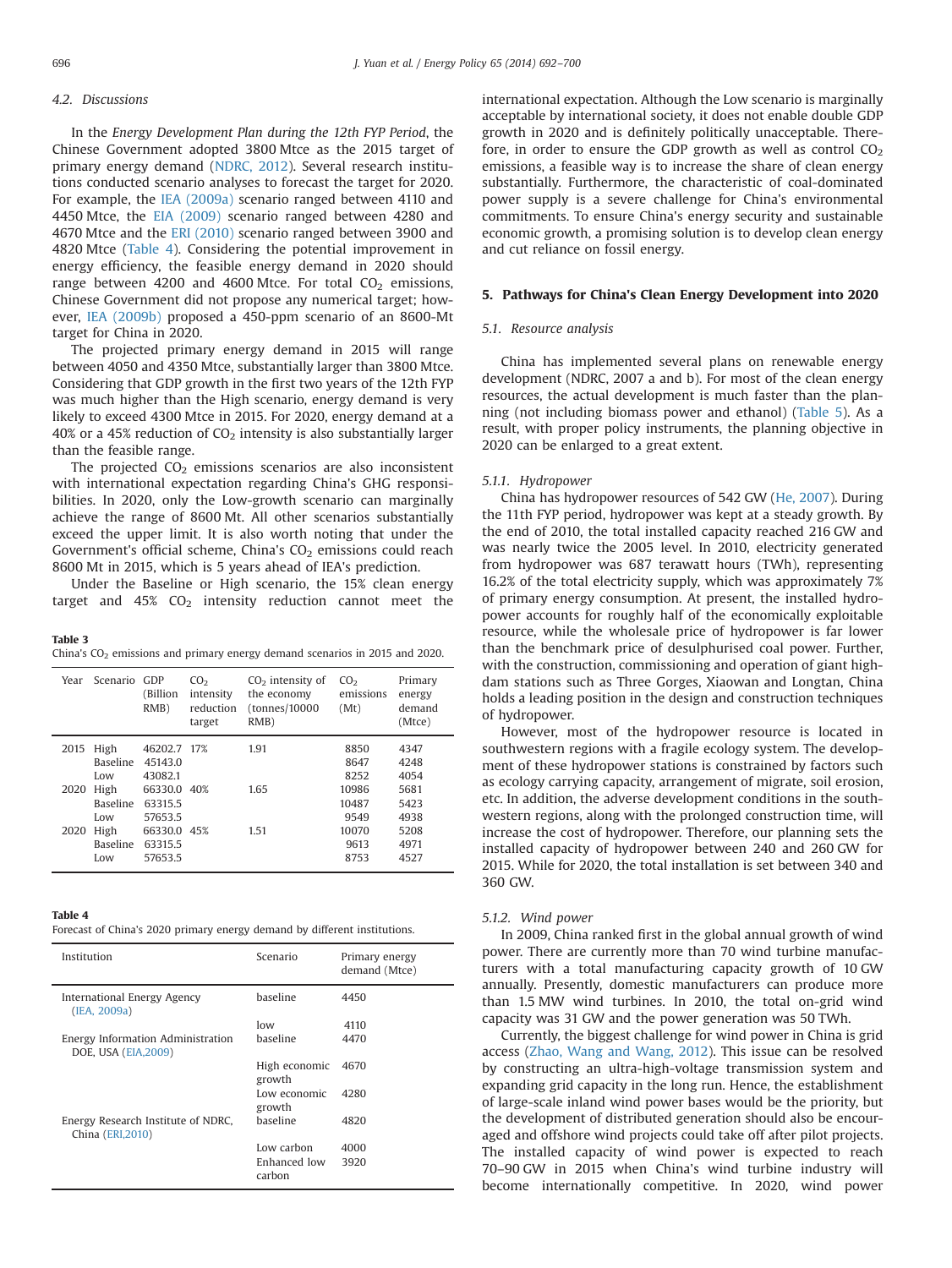<span id="page-5-0"></span>

| Table 5 |                                                                        |  |  |  |
|---------|------------------------------------------------------------------------|--|--|--|
|         | China's official medium-and-long term clean energy planning into 2020. |  |  |  |

|                                 | 2010 planning 2010 actual |      | 2020 planning |
|---------------------------------|---------------------------|------|---------------|
| 1. Power generation (GW)        |                           |      |               |
| Hydropower                      | 190                       | 216  | 300           |
| Wind power                      | 5                         | 31   | 30            |
| Solar power                     | 0.3                       | 0.8  | 1.8           |
| Biomass power                   | 5.5                       | 5.5  | 30            |
| Nuclear power                   | 12                        | 10.8 | $40 - 45$     |
| 2. Heat and gas supply          |                           |      |               |
| biogas/billion $m3$             | 19                        | 14   | 44            |
| Solar water heater/million $m2$ | 150                       | 168  | 540           |
| Solid fuel/million tonnes       |                           | 3    | 50            |
| 3. Transporation fuel           |                           |      |               |
| Fuel ethanol/million tonnes     | $\mathcal{D}$             | 1.8  | 10            |
| Biodiesel/million tonnes        | 0.2                       | 0.5  | 2             |

generation is expected to reach 160–180 GW and become one of the major sources of primary energy supply in China.

#### 5.1.3. Nuclear power

In 2010, the total nuclear capacity was 10.8 GW, accounting for 1.13% of China's total generation capacity; 23.5 GW was under construction and another 8.5 GW was approved. In response to the Fukushima nuclear accident, China suspended the approval of new nuclear projects in 2011 and began to review and revise the standards of nuclear power plants. However, due to the important role for the diversity of energy mix, nuclear power is still attractive in China ([Yuan,](#page-8-0) [Xu and Hu, 2012\)](#page-8-0). A clear signal was given by the fact that in the end of 2012, after comprehensive safety review and design standard revision, China lifted the ban and approved a new nuclear plant.

China has more than 20 years of experience on nuclear power; further improvements are under the way. By comprehensively considering factors of siting resources, the status of preliminary work, construction time, uranium supply and others, an annual installation of 7 GW is desirable. Hence, it is estimated that by 2020, nuclear capacity will range between 60 and 65 GW. By 2015, the total capacity is expected to reach no less than 40 GW.

### 5.1.4. Solar power

Solar power in this article refers to photovoltaics (PV) generation and solar heat/thermal generation. Propelled by a strong international market, China's PV manufacturing industry is globally competitive. In 2011, China manufactured 21 GW solar cells, accounting for 60% of the global market ([Xu et al., 2012\)](#page-8-0). However, 90–95% was exported to Europe and North America. Compared with the doubling of the international wind power market within 5 years, the domestic solar market remains small. However, the Golden Sun Demonstration programme and the Solar PV Concession Bidding programme initiated China's domestic market after 2009. The installed capacity of solar power was 800 MW in 2010 and 2500 MW in 2011 ([Wang, 2012\)](#page-8-0).

The main obstacle for solar power is the high cost. The net generation cost of solar power is about 1 RMB KWh<sup>-1</sup>, which is 0.2 RMB higher than the expected mass generation cost of 0.8 RMB KWh<sup>-1</sup>. However, the learning curve is expected to drive down the cost by copying the success story of wind power. It is expected that solar power installation will reach 15 GW in 2015 and 40–50 GW in 2020.

# 5.1.5. Solar water heaters

Solar water heaters are widely used in urban and rural China. The Home Appliances to the Countryside programme further expands its application in rural areas. In the end of 2010, there were 168 million square meters of installed solar heaters, with an annual primary energy saving of 20 Mtce. The total installation is very likely to reach 250 million square meters in 2015 and at least 600 million square meters in 2020.

#### 5.1.6. Biomass and biomass power generation

Biomass in China consists of forestry residuals, livestock excrement, industrial organic wastewater, domestic sewage and garbage, etc. Biomass power generation is technically mature and the medium-and-large-scale biogas technology is also being progressively improved. At the end of 2010, the total supply of biomass was about 20 Mtce, including 5.5 GW of installed biomass generation capacity, 3 Mt biomass briquettes supply, 1.8 Mt biofuel ethanol supply and 0.5 Mt biodiesel supply.

The slow development of biomass generation in China is due to the inadequate supply of fuel sources and the high cost. It is evident that the 30 GW target in 2020 is not achievable. We expect biomass generation capacity to reach 13 GW in 2015 and 20–25 GW in 2020. Together with biomass briquettes, ethanol and biodiesel, biomass can contribute 30–40 Mtce primary energy supply in 2015 and 60– 80 Mtce in 2020.

#### 5.1.7. Carbon capture and storage

Globally, the technology research and development (R&D) and industrial application of carbon capture and storage (CCS) move slowly due to the lack of a unified global climate policy. CCS is currently the only available technology to mitigate GHG emissions from large-scale fossil fuel usage. Since China is relying heavily on coal, CCS could be an indispensable choice for China. In the short run, CCS can serve as the buffer to secure primary energy supply in response to a faster-than-expected economic growth. In the long run, CCS will contribute to energy security in China to maintain a stable primary energy supply by making the coal "cleaner".

Although China is a latecomer to CCS, thanks to the great importance attached by the government, industry and research institutes, encouraging progress has been made on policy formulation, technology R&D, pilot project implementation and international co-operation in China ([Yuan and Lyon, 2012\)](#page-8-0). Until 2010, in China there were five CCS pilot projects in operation and another four projects under construction, mostly in the power generation sector. It is worthwhile noting that the Ordos coal liquefaction project by the Shenhua Group is the first whole-process CCS saline aquifer-sequestration project with a prospective annual capacity of 3 Mt  $CO<sub>2</sub>$ . Moreover, in Tianjin a 265-MW integrated gasification combined cycle (IGCC) project with an annual  $CO<sub>2</sub>$  abatement capacity of 1.1 Mt was put in operation in the end of 2011. Another 450-MW IGCC CCS project with an annual  $CO<sub>2</sub>$ capture capacity of 1.6 Mt is under planning and is expected to be commissioned in 2016. In total, there are 12 IGCC or polygeneration projects under planning or construction in China.

#### 5.2. Clean energy planning and pathways into 2020

In this section, we will propose an alternative energy planning with 8600 Mt  $CO<sub>2</sub>$  emissions as a constraint. First, it is necessary to determine the primary energy demand. With an active policy in place, the GDP energy consumption elasticity was 0.54 during the 11th FYP period. For the 12th FYP period, with the official planning of 3800 Mtce, the GDP energy elasticity will be reduced to 0.39. For the 13th FYP period, with 4500 Mtce primary energy demand as the baseline scenario, the GDP energy consumption elasticity would be 0.46, slightly higher than that during the 12th FYP period. However, GDP is likely to grow according to the High scenario because of the Chinese Government's preference for economic growth. If so, the elasticity of energy consumption would possibly remain the same as in the 12th FYP period. However, the energy intensity in 2020 could be cut by 45% below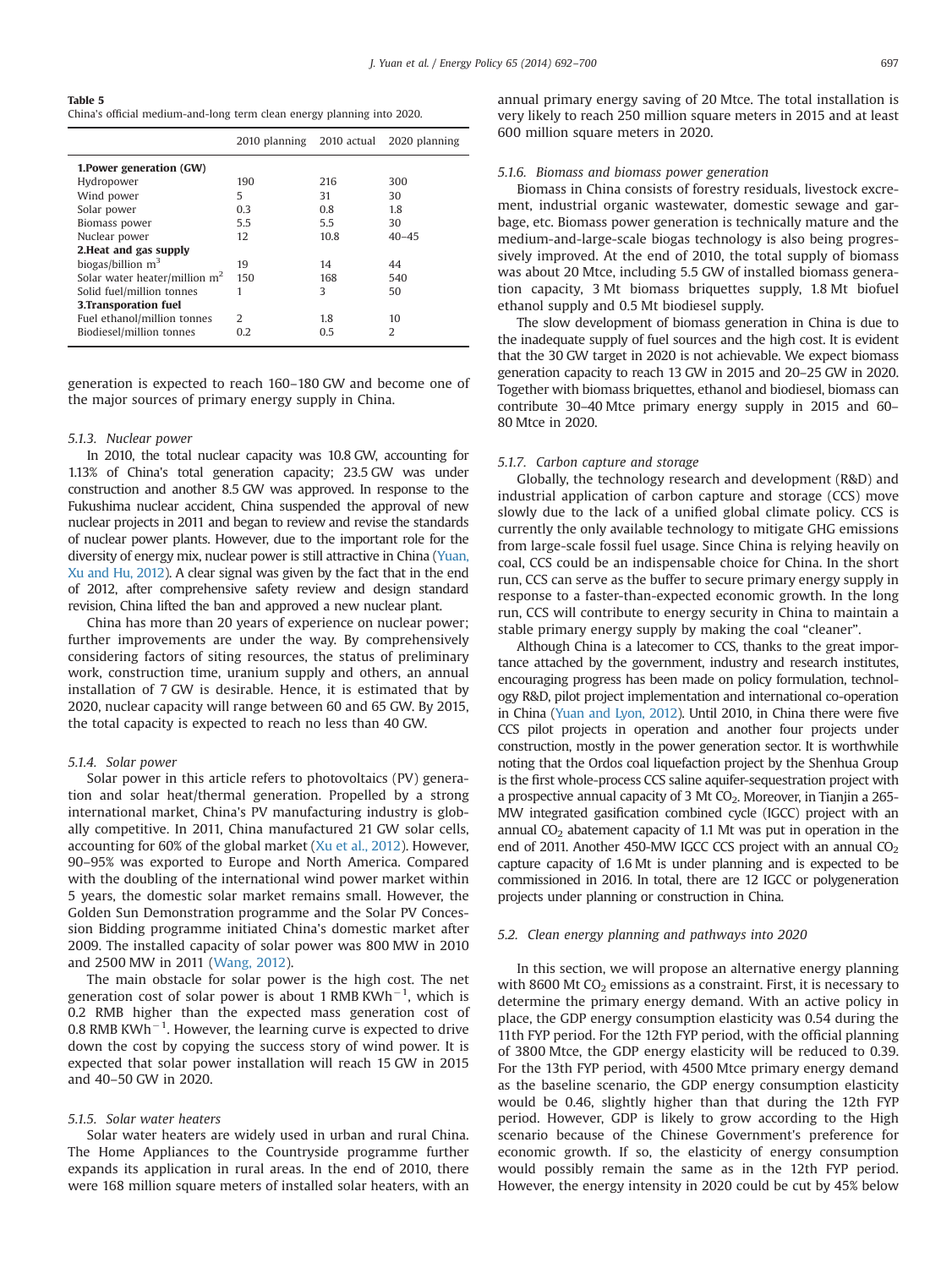### <span id="page-6-0"></span>Table 6

China's clean energy planning into 2020 proposed by our study.

| Year | primary energy<br>demand (Mtce) | GDP energy intensity<br>(tce/10000 RMB) | GDP $CO2$ intensity<br>$(t/10000$ RMB) | Fossil share (%) |      | Clean share $(\%)$ |            |         |      |       |         |          |
|------|---------------------------------|-----------------------------------------|----------------------------------------|------------------|------|--------------------|------------|---------|------|-------|---------|----------|
|      |                                 |                                         |                                        | coal             | oil  | gas                | hydropower | nuclear | wind | solar | biomass | subtotal |
| 2010 | 3250                            | 1.03                                    | 2.308                                  | 68.0             | 19.0 | 4.4                |            | 0.9     | 0.7  | 8.6   |         |          |
| 2015 | 3800                            | 0.84                                    | 1.799                                  | 64.5             | 18.0 | 5.5                | 6.3        | 2.6     | 1.3  | 1.0   | 0.8     | 12       |
| 2020 | 4500                            | 0.71                                    | 1.358                                  | 58.5             | 17.5 | 7.0                | 7.9        |         | 2.3  | 2.1   | 1.6     |          |

#### Table 7

Pathways for China's clean energy planning into 2020 proposed by our study.

| Planning                                                                                                                                           | 2010                                              | 2015                                           | 2020                                                                     |
|----------------------------------------------------------------------------------------------------------------------------------------------------|---------------------------------------------------|------------------------------------------------|--------------------------------------------------------------------------|
| Hydropower/GW<br>Nuclear power/GW<br>Wind power/GW<br>Solar power/GW<br>Solar water heater/million $m2$<br>Biomass power/GW<br>biogas/billion $m3$ | 216<br>10.8<br>31<br>0.8<br>168<br>5.5<br>14<br>3 | 240<br>40<br>80<br>15<br>250<br>13<br>25<br>30 | 350<br>$60 - 65$<br>160-180<br>$40 - 50$<br>600<br>$20 - 25$<br>44<br>50 |
| Solid fuel/Mt<br>Fuel ethanol/Mt                                                                                                                   | 1.8                                               | 6                                              | 10                                                                       |
| Biodiesel/Mt<br>$CCS$ (number of large-scale facilities/Mt $CO2$ avoided)                                                                          | 0.5<br>$\Omega$                                   | 1<br>2/2.1                                     | $\overline{2}$<br>25/50                                                  |
|                                                                                                                                                    |                                                   |                                                |                                                                          |

the 2005 level if we set 4500 Mtce as the primary energy demand in 2020. According to the experience during the 11th FYP period, a 45% reduction is an attainable but challenging target [\(Yuan, Kang,](#page-8-0) [Yu and Hu, 2011;](#page-8-0) [Price et al. 2011](#page-8-0)). Hence, it is reasonable to set 4500 Mtce as the objective of primary energy demand for 2020.

Second, the primary energy structure in China is also worth studying. Supposing clean energies are utilised to substitute only coal and the shares of oil and natural gas remain the same as in our previous assumption, we find that the share of clean energy should be 17% in order to satisfy emission reductions and primary energy constraints. Accordingly, the clean energy share for 2015 should be adjusted to 12% (Table 6).

Given the adjusted clean energy share and the resource potential of different options, detailed pathways for China's 2020 clean energy development are illustrated in Table 7. Hydropower will represent 7.9% of the primary energy supply and contribute the biggest portion of China's clean energy supply. Nuclear power will represent 3%, which is 60–65GW. Wind power of 160–180 GW will contribute about 2.3%. Taking power generation and solar heaters together, solar energy will contribute about 2.1%. Finally, biomass and other renewables such as geothermal and ocean energy will contribute the rest, 1.6%. With the proposed CCS capacity, our planning will leave a buffer of about 50 Mt  $CO<sub>2</sub>$  for the possibility of faster GDP growth.

#### 6. Policy Package for Clean Energy Development

The Government plays central role in clean energy development by formulating and implementing a proper energy policy. According to the above analysis, the following policy recommendations are proposed.

## 6.1. Hydropower

Hydropower is technically the most mature and economically the most sound renewable source. It should be considered the first priority to increase the non-fossil share.

• Speed up the approval and verification process of hydropower projects.

- Boost the construction of large-scale as well as small hydropower plants, and speed up the construction of bump-storage hydropower stations.
- Establish a national institution to manage resident migrations incurred by hydropower projects.
- Increase the wholesale price of hydropower to compensate migration, ecology recovery and other substantial costs.
- Improve the developmental pattern of hydropower and switch to multistage low dams.
- Address issues of ecological recovery and environmental protection properly during the development process.

## 6.2. Wind power

It is important to promote the concentrated development of wind power. Proper planning and the overall arrangement considering resource distribution, transmission capacity and market absorption are also vital. Meanwhile, following the principle of attaching equal importance to concentrated and distributed exploitation, it is also necessary to establish power dispatch and operation mechanisms adapted to distributed wind power development.

- Enhance the general survey of wind resource, establish a national wind resource research centre and compile a national wind resource map to guide wind power development.
- Accelerate the formulation of detailed planning for wind power and incorporate it into the overall national power grid development planning.
- Implement the related articles of the Renewable Energy Act and work out detailed supporting measures to encourage renewable (especially wind power) development. Levy a resource or emissions tax to subsidise renewable energy.
- Establish a national technology research platform for wind power. Reinforce R&D and speed up the serialisation and standardisation of wind turbines.
- Enhance the research on grid-access technology and solve the puzzle of trans-regional transmission.

## 6.3. Solar energy

The utilisation of solar power in China can be promoted by two means: power generation and heat utilisation.

- Release a national medium-and-long-term industry policy for solar power, incorporating issues such as PV generation, PV equipment, large capacity solar power generation systems, etc., and work out a clear-cut policy on technical support, industrial development and overall planning.
- Establish funds to provide fiscal subsidies and tax credit for solar power industries; encourage industrialisation and commercialisation of solar power in China.
- Incorporate solar heat utilisation products, such as solar heat water systems, into the national fiscal subsidy programmes; popularise the integrated application of solar water heaters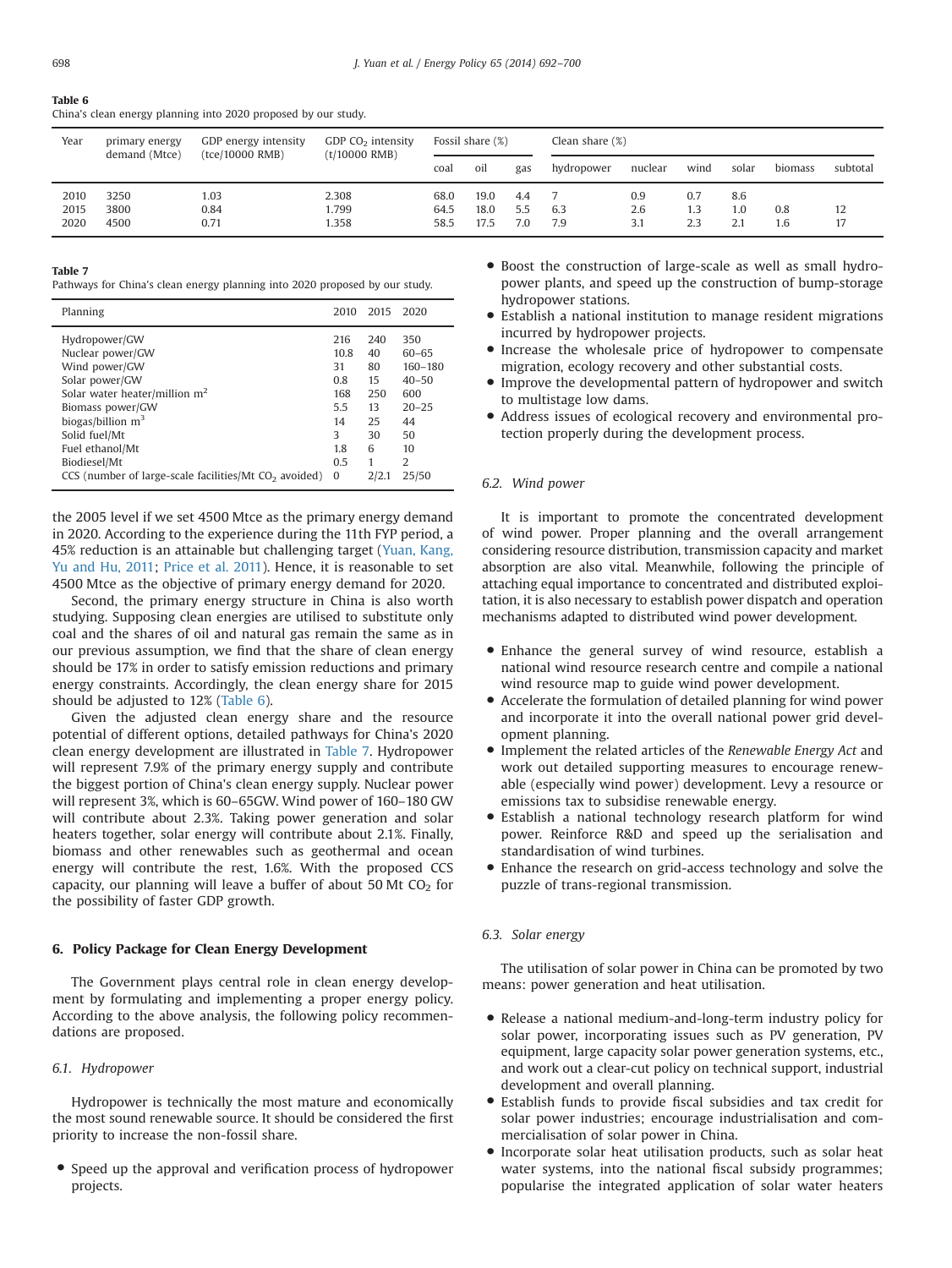<span id="page-7-0"></span>with building designs, and promote centralised solar heat water systems.

 Demonstrate pilot projects of desalination of seawater by solar power, solar heating and cooling, cumulate technical expertise on seawater desalination in the coastal cities where fresh water is in shortage and promote large-scale and high-temperature industrial application of solar heating and cooling.

# 6.4. Nuclear power

On the basis of nuclear safety, nuclear technologies can be further improved and thus create strong market demands in China.

- Increase R&D investment in nuclear power. On the basis of assimilation and mastery of third-generation nuclear technology, boost the construction of fast reactor power plants; continue with the basic R&D on the fusion technology.
- Reinforce the exploration and development of the uranium resource, enhance international co-operation and increase the strategic reserve of uranium resource.
- Boost the acquisition of post-processing technology for nuclear waste.
- Revise the technology roadmap for nuclear power according to market conditions; encourage the building of improved second-generation nuclear power plants in the near future before full mastery of third-generation technology.
- Establish a national education and training system to develop human resource for nuclear power development.

## 6.5. Biomass

The prospective of developing renewable energy in rural areas is urgent and the convenient option can be biogas. Biogas power is suitable for rural villages to meet the daily energy demand.

- Promote small-scale household biogas, medium-and-largescale biogas and gas supply from biomass gasification.
- Optimise the development of biomass generation and develop projects of direct power generation from forestry residuals; build biomass combined heat and power (CHP) plants to meet the regional heat demand; and promote the development of power generation from livestock excrement and municipal refuse.
- Build a production base and a logistics system for biomass briquettes; promote centralised heating with biomass briquettes in urban areas and popularise biomass briquettes as clean fuels for cooking and heating in rural areas.
- Develop bio-liquid fuels with a steady pace; rationally develop marginal land, such as saline-alkali soil, wild grass ground and hilly land, for non-food biomass cultivation.

## 6.6. Green buildings

Green buildings hold a key role for energy conservation and integration of renewable energy in urban areas.

- Enhance the planning of green buildings and provide a preferential policy to substantially increase the share of green buildings.
- Implement compulsory codes for green buildings.
- Advance the Roof Solar Power project.
- Encourage projects of retrofitting heating systems in northern China.

## 6.7. Ethanol and electric vehicles

Globally, ethanol has attracted widespread attention with rapid technical improvements. Fuel substitution by ethanol can help diversify the energy supply in China.

- Enact a national standard for ethanol production.
- Formulate a subsidising policy for ethanol produced from nonfood sources.
- Provide strong support for energy crop selection and cultivation.
- Provide R&D and fiscal support on vegetable fibres.

The experience gained from developing and promoting electric vehicles (EVs) in developed countries can provide a valuable reference for China.

- Formulate policy to encourage the R&D, production and sales of EVs in China.
- Formulate a preferential policy to attract investment in charging stations and the recycling of batteries.
- Provide fiscal subsidies to consumers of EVs.

## 6.8. Coal and CCS

Coal consumption can be optimised in two means. First, increase the efficiency of power generation. Second, encourage CCS in order to optimise coal development in China.

- Establish a special public fund to support CCS demonstration projects.
- Establish a compensation mechanism for the implementation of CCS and provide a secured fund source to support CCS projects.
- Encourage private investment on CCS by a public–private partnership mechanism.
- Enhance international co-operation on R&D and the demonstration projects of CCS.

## 7. Conclusion

This article is a prompt response to the recently announced target of double GDP in 2020 on the 2010 baseline level. We constructed different scenarios based on various economic growth rates, in consideration of the 40-45% GDP  $CO<sub>2</sub>$  intensity reduction and 15% clean energy share target. Three findings can be drawn from our study. First, the 15% clean energy share target is not consistent with China's overall economic growth and primary energy planning. Under the double GDP scenario, primary energy demand will greatly exceed the official plan. Second, even with  $45\%$  CO<sub>2</sub> intensity reduction, China's  $CO<sub>2</sub>$  emissions will substantially surpass the IEA's 450-ppm scenario. Finally, to reconcile clean energy development with overall economic growth and primary energy planning, the clean energy share in 2020 should be increased to 17%.

The contribution of this article is twofold. On the one hand, the article tests not only the internal consistency among China's 2020 GDP vision, energy planning and emissions control, but also the external consistency between China's planning and global expectation. On the other hand, it proposes an alternative consistent target for clean energy penetration and outlines detailed pathways and policy packages.

#### Acknowledgement

The authors would like to appreciate the detailed comments of the anonymous reviewers and the kind help of the Editor, which